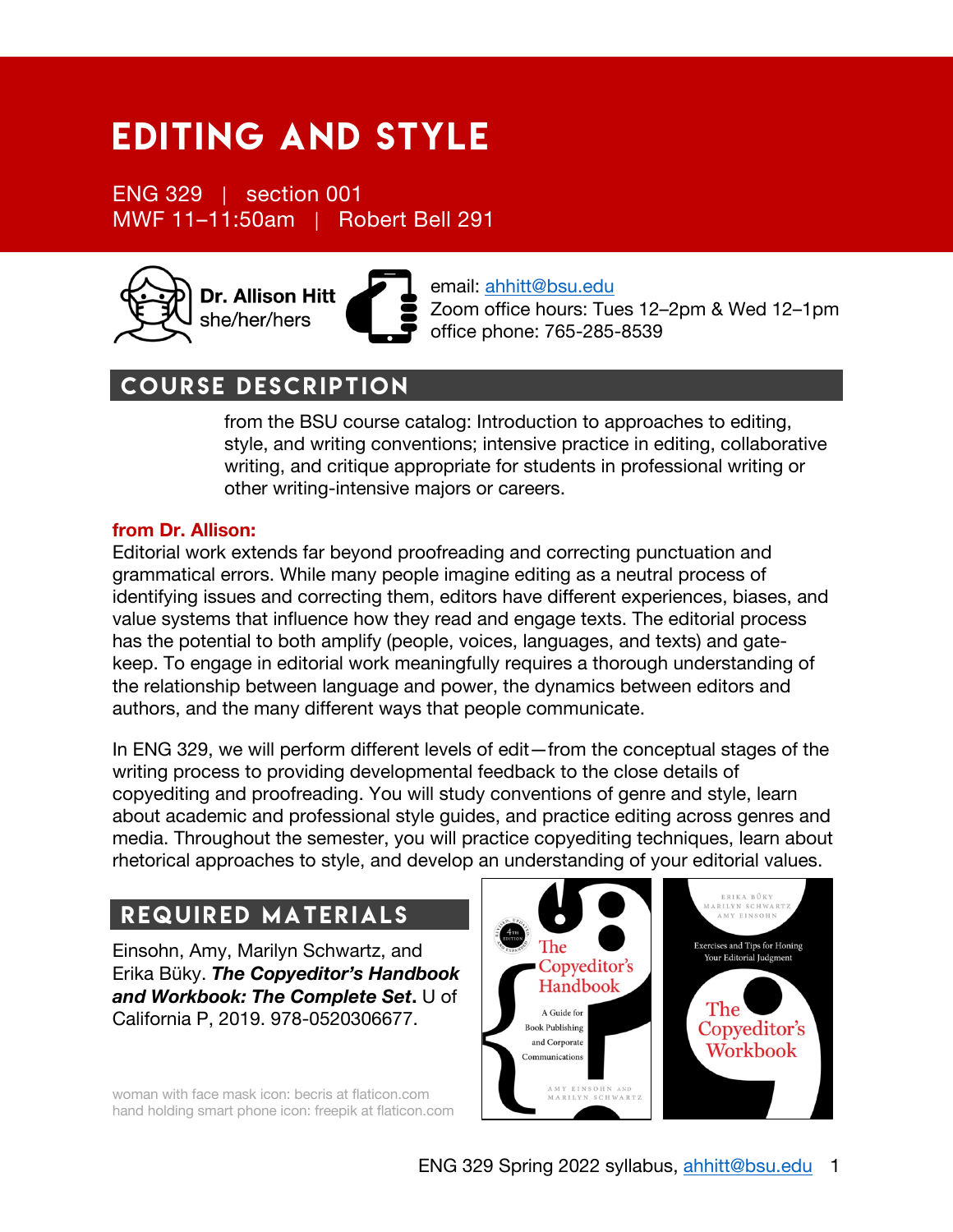# Learning Outcomes

In ENG 329, students will learn to do the following:

- apply professional copyediting techniques, conventions, and terms
- understand rhetorical and historical approaches to style
- recognize conventions of grammar, usage, mechanics in academic and professional style guides and in various media
- gain experience in collaborative writing, editing, and critique
- reflect on the strengths and weaknesses of their own writing and that of others

# **ASSIGNMENTS**

# 1. **Project 1: Ethics essay (100 pts)**

Based on our readings of ethical and socially-just editing practices, you will write a 4–5-page essay reflecting on the ethical responsibilities of an editor (or, if you prefer, an author). To support your discussion, you will identify an example, contextualizing the issue and reflecting on how it could be addressed.

# 2. **Project 2: Copyediting (150 pts)**

Copyediting involves editing for accuracy, clarity, and consistency. You will receive a document to copyedit, both digitally (75 pts) and by hand (25 pts), then you will write a 2–3-page reflection that explains the choices you made and how those were influenced by terms, concepts, and/or practices from this semester.

# 3. **Project 3: Content Editing (200 pts)**

While the work of copyediting takes place at the sentence level, content editing (or substantive editing) is more focused on structure, content, language, style, and presentation. You will receive a document to edit for content and style, then you will write a 2–3-page reflection that explains the choices you made and how those were influenced by terms, concepts, and/or practices from this semester.

### 4. **Quizzes (100 pts)**

Editing requires some technical skills that simply can't be assessed through an essay. You will take two quizzes this semester: one on hand-marking skills (50 pts) and one on grammar & usage (50 pts). You will need solid understanding of both these areas of editorial knowledge to complete the editing projects.

# 5. **Homework (150 pts)**

Every chapter you read in *The Copyeditor's Handbook* will be accompanied by exercises in *The Copyeditor's Workbook*. Becoming a good editor—whether of your own work of other others'—requires continuous practice. If you complete the workbook exercises, you will receive full credit.

# 6. **Collaborative Editing (50 pts)**

The editing process doesn't occur in isolation, and five times this semester you will work in small teams to practice collaborative editing via Google Docs, using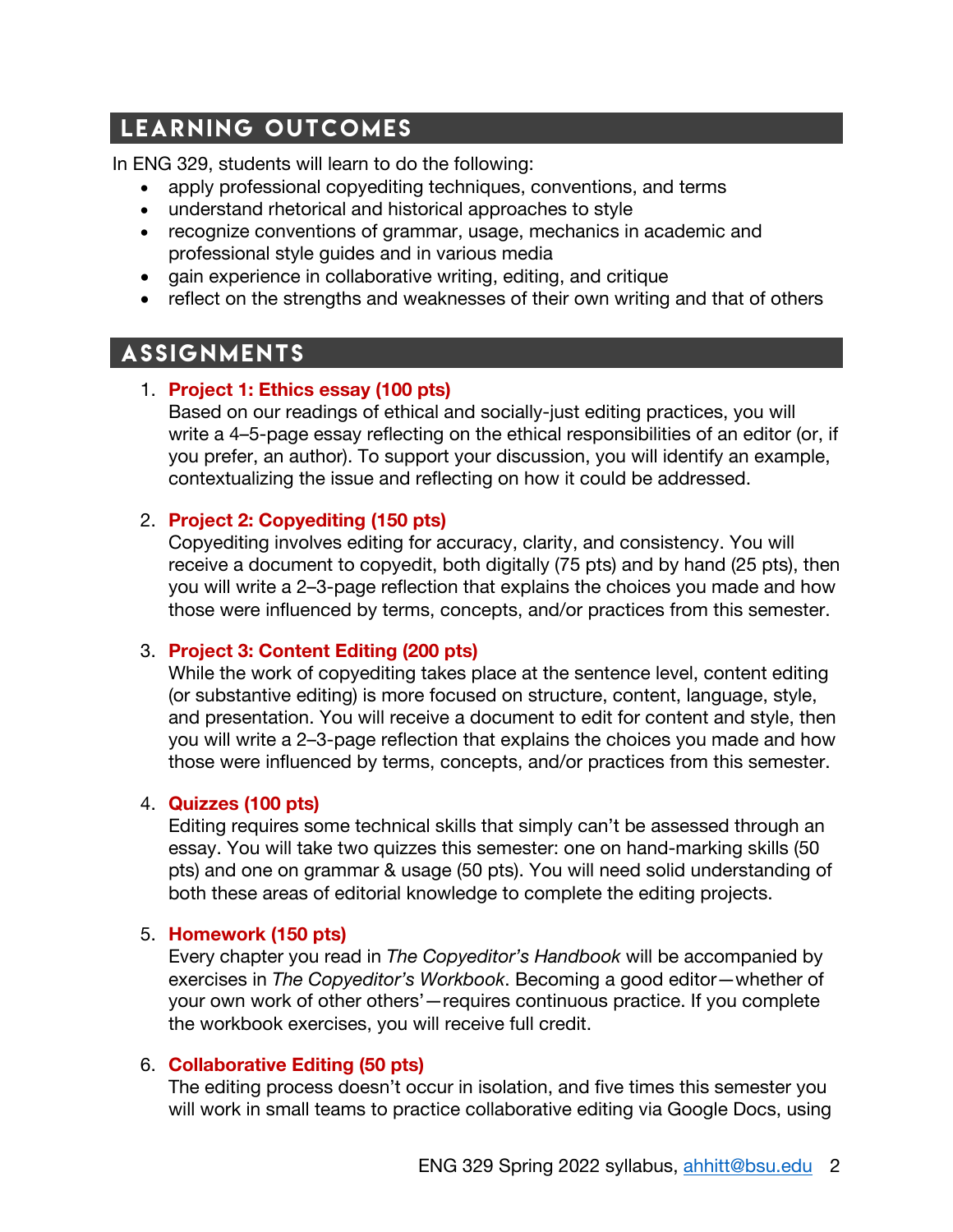exercises from *The Copyeditor's Workbook.* If your team completes the exercise, you will receive full credit.

# 7. **Editing in the Wild (50 pts)**

Strong writing and editing skills benefit everyone from nonprofits advertising donation campaigns to scientists tweeting about COVID to student clubs designing flyers for game night. Five times throughout the semester, you will find and post a document that would benefit from editing for accuracy, style, correctness, and/or accessibility with a brief description of how it could be improved. We will discuss these examples in class at the end of each week.

**EXTRA CREDIT:** Take class notes (5 pts/day) for up to 25 points. Post reading notes to the discussion board (5 pts/reading) for up to 25 points. Post resources about mental health to the discussion board (5 pts/post) for up to 15 points. **25 points max**

# Evaluation Criteria

For each major project, you will be assessed on both rhetorical and technical choices: audience awareness, genre conventions, organization, accessible style, correctness, and accuracy. Each assignment, including quizzes, will be accompanied by its own specific instructions and evaluation criteria.

|      |        | B+     | Β      | $B -$  | C+    |       |       | D+     |         |        |       |
|------|--------|--------|--------|--------|-------|-------|-------|--------|---------|--------|-------|
| 93-  | $90 -$ | $87 -$ | $83 -$ | $80 -$ | $77-$ | $73-$ | $70-$ | $67 -$ | 63-     | $60 -$ | 59% & |
| 100% | 92%    | 89%    | 86%    | 82%    | 79%   | 76%   | 72%   | 69%    | 66%     | 62%    | below |
| 744- | 720-   | 696-   | 664-   | 640-   | 616-  | 584-  | 560-  | 536-   | $504 -$ | 480-   | 479 & |
| 800  | 743    | 719    | 695    | 663    | 639   | 615   | 583   | 559    | 535     | 503    | below |

I will provide written feedback on each major assignment that you submit. Please read that feedback carefully prior to emailing me about your grade.

# **COURSE POLICIES & EXPECTATIONS**

# **Accessibility**

I am committed to creating a classroom environment that is respectful of and inclusive to different learning and writing processes—whether that is in person, through Zoom, or on Canvas. All the multimodal materials I share will be made accessible: videos will be captioned, audio will have transcripts, and images will be described. If we can work together to make the class more accessible, let me know.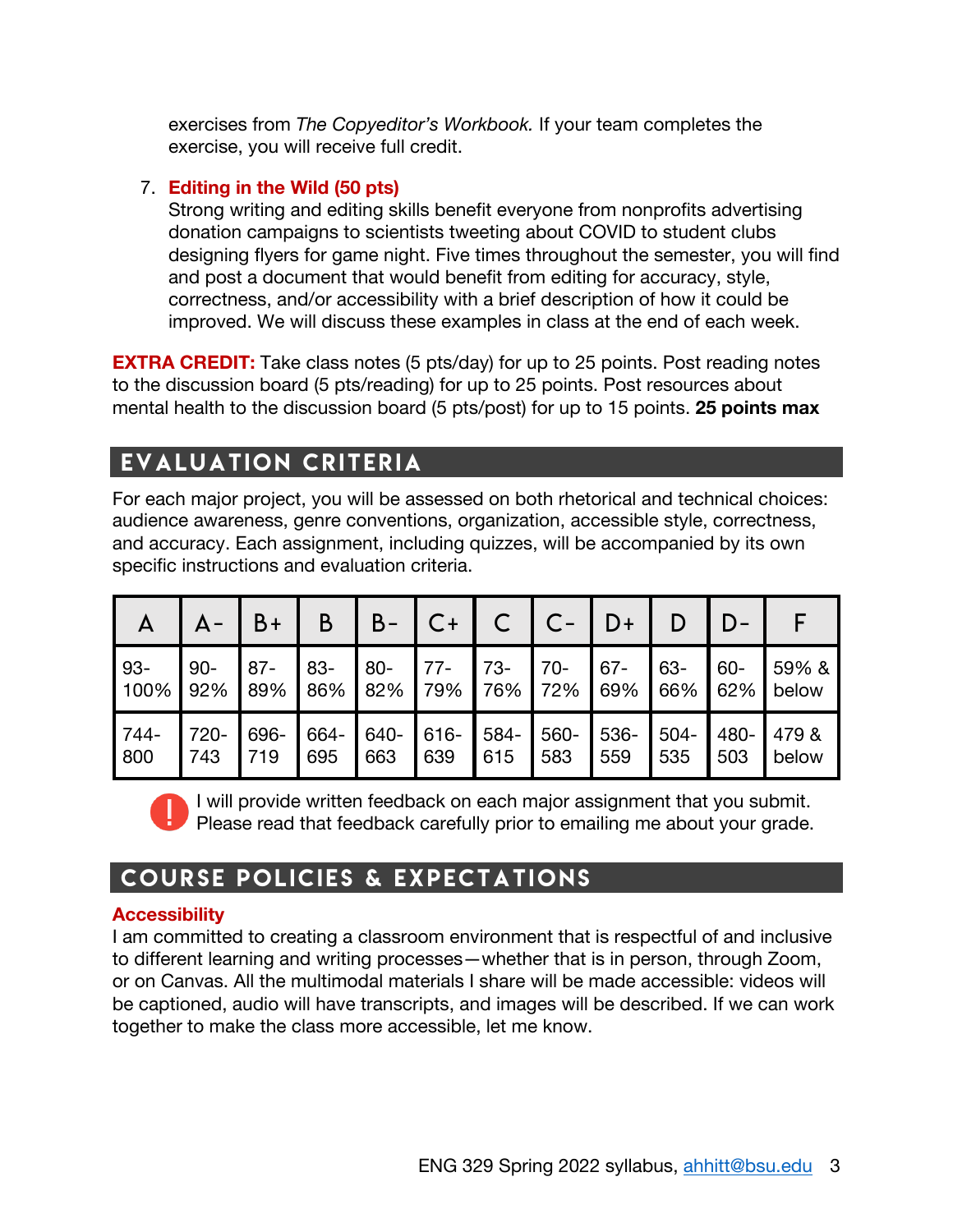#### **Accommodations**

If you need course adaptations or accommodations because of a disability, please contact me as soon as possible. Ball State's Disability Services office coordinates services for students with disabilities; documentation of a disability needs to be on file in that office before any accommodations can be provided. Disability Services can be contacted at 765-285-5293 or dsd@bsu.edu.

#### **Attendance**

Writing is a social process, and I invite you to take part in that process by regularly attending class and completing in-class work. Because we are currently in a pandemic, you will not be penalized for absences. Now more than ever, use good judgment about coming to class if you are sick. Set boundaries with yourself about your physical and mental health. If you can, let me know about your absence *prior* to class; otherwise, follow up with me through email.

#### **Basic Needs Security**

I encourage anyone who lacks access to sufficient food to eat or a safe and stable place to live to contact the folks at Student Affairs and/or visit the Basic Needs Security Hub: https://www.bsu.edu/about/administrativeoffices/dean-ofstudents/basic-needs-hub. This resource offers information about food insecurity, housing support, financial resources, wellness, and homelessness.

#### **COVID-19 Safety**

Everyone on campus is required to wear a face mask while inside campus buildings. If you choose not to wear a mask during class (or refuse to wear a mask in a way that complies with CDC guidance), you will be asked to leave. We will also practice social distancing in the classroom. I understand if you need to eat or drink something during class, but you must step out of the room to do so. These safety guidelines are nonnegotiable: I care about my students' health, my health, and my family's health.

#### **Diversity & Inclusion**

Ball State University aspires to be a university that attracts and retains a diverse faculty, staff, and student body. We are committed to ensuring that all members of the community are welcome, through valuing the various experiences and worldviews represented at Ball State and among those we serve. We promote a culture of respect and civil discourse as expressed in our Beneficence Pledge and through university resources that you can access through The Multicultural Center's website: https://www.bsu.edu/campuslife/multicultural-center/resources

### **Late Work**

Assignments are due by the time specified on Canvas. However, we are in the middle of a pandemic, and there's a good chance that at some point (or at many points) throughout the semester, you will need some extra help. *You can request a one-week extension for any assignment excluding the final project by emailing me*. If you get sick this semester, we will work together to develop a catch-up plan.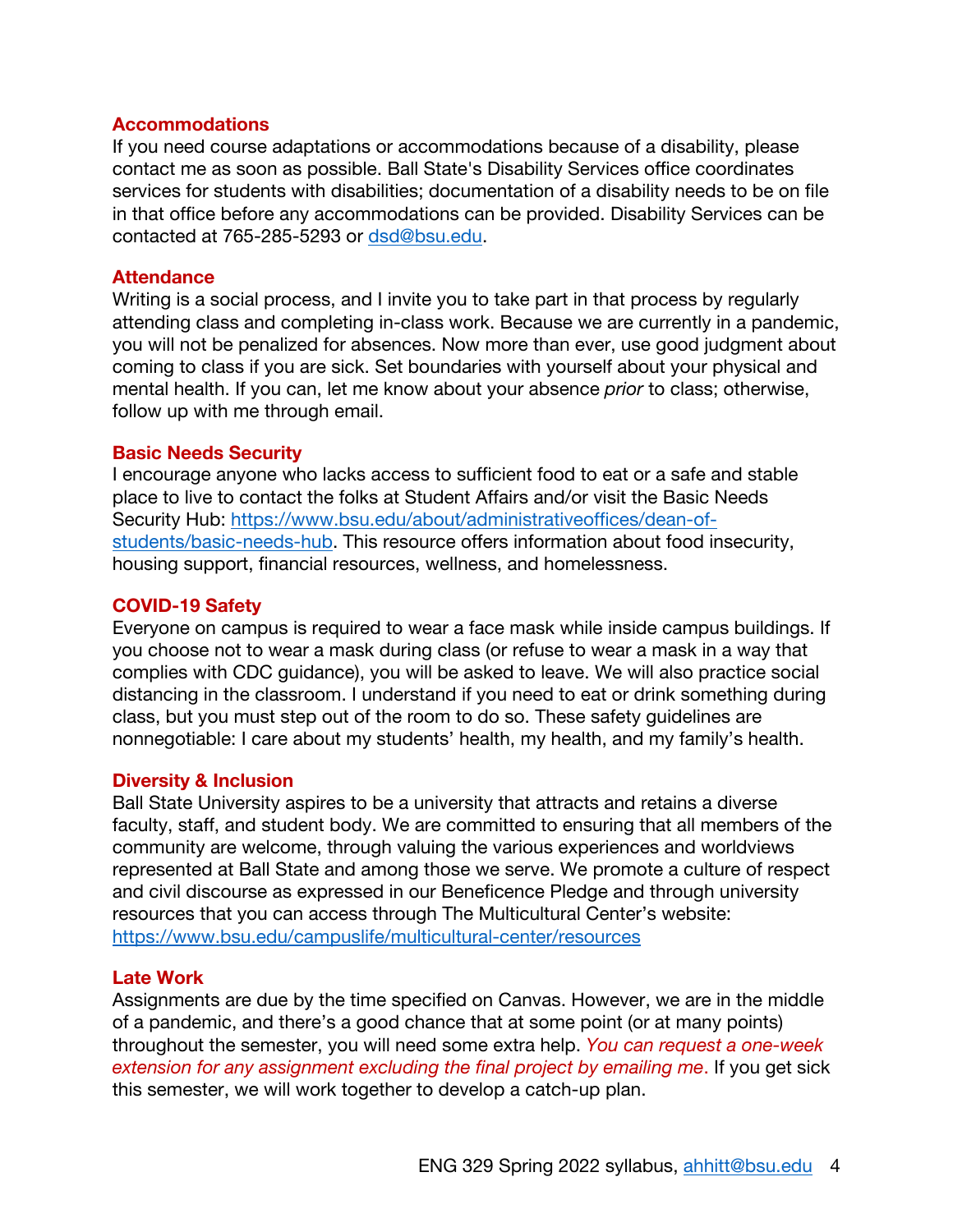#### **Respect**

I ask you to be respectful and remain open to ideas and perspectives that challenge your own. I expect you to be respectful when participating in class discussions, interacting with me in class and through email, and working with your peers. *You do not have to agree with someone to treat them, their ideas, and their work respectfully.*

#### **Technology**

Technology is integral to the writing process, and we will be using different technologies this semester to complete work and communicate. You will need to check Canvas regularly to access weekly modules, assignments, additional readings, and class notes.

#### *In-Class Technology Usage*

You are welcome to bring a laptop, tablet, or smartphone to class for taking notes and completing in-class writing exercises, and you will have access to the classroom computers. You are welcome to wear headphones during individual work but not during lectures or group work. If you need to take a phone call, please step outside to take the call. If I ask you repeatedly to stop doing something on your phone/computer or your technology use becomes distracting to others, you will be asked to put it away.

#### *Canvas and Online Communications*

You will use Canvas to submit work, access calendars and each week's module, download assignment prompts and readings, and contribute to the class notes. I expect you to check your BSU email daily and to respond within 24 hours during the work week, just as you will expect me to do. *All email messages to me regarding this class should include the course number in the subject line and should be respectful and professional.* If your message is urgent, please note that in the subject line.

#### **Writing Center**

All writers improve with practice and feedback, so as a student in this course, you are encouraged to use the Writing Center (in Robert Bell 295, Bracken Library, or online) to get additional feedback on your writing. To schedule a free appointment to discuss your writing, go to www.bsu.edu/writingcenter. Online and in-person appointments are available seven days a week. Plan ahead because appointments book quickly!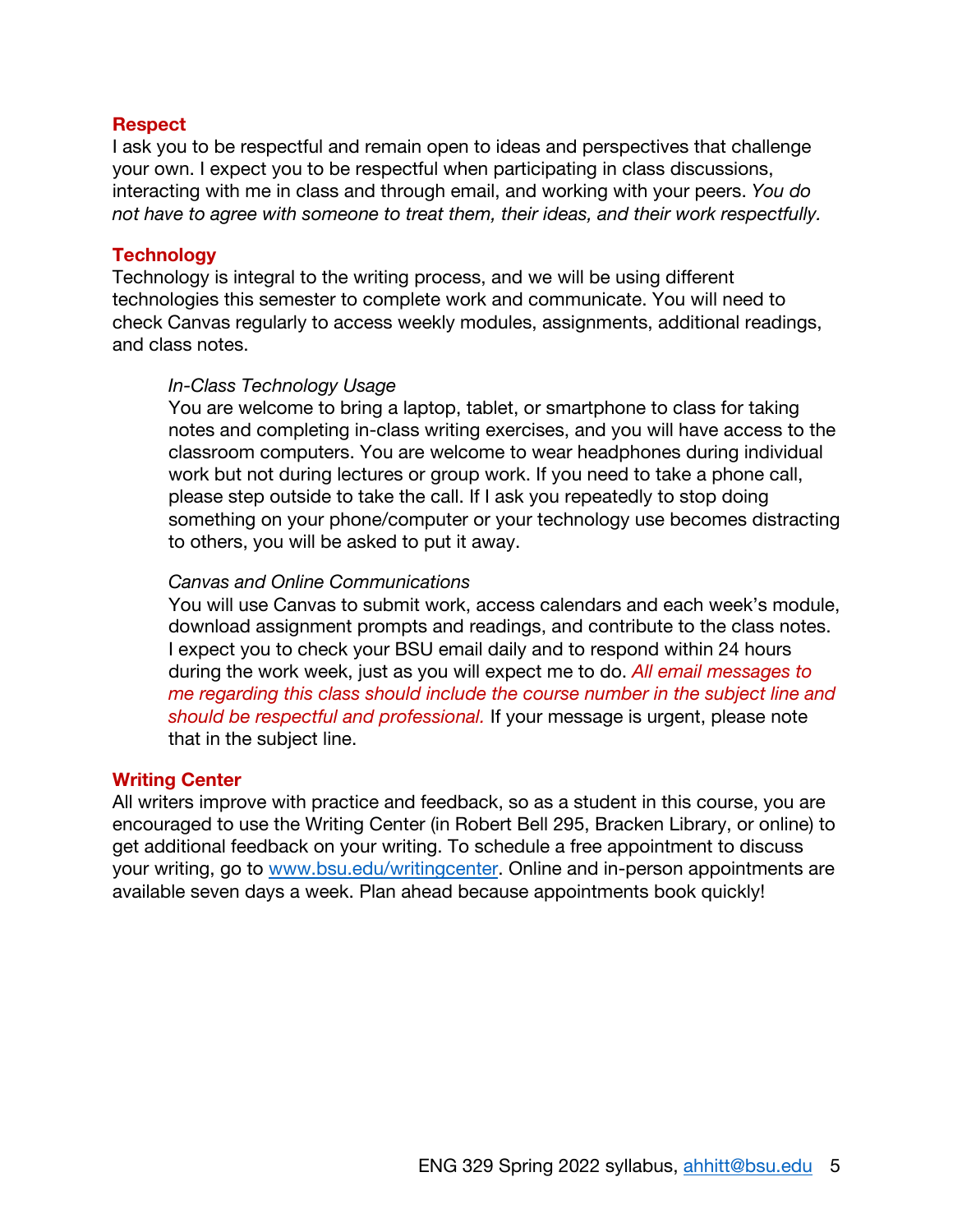# COURSE CALENDAR

In the schedule below, the left column indicates the topic we will discuss in class that day and what is due. The right column indicates what homework you need to complete for the following class. Workbook exercises are due by class, and major projects are due either by class or by the end of the day (11:59pm).

Handbook = *The Copyeditor's Handbook*, Workbook = *The Copyeditor's Workbook*

| WEEK 1                                                                                                |                                                                                                                                                                                                                                                        |  |
|-------------------------------------------------------------------------------------------------------|--------------------------------------------------------------------------------------------------------------------------------------------------------------------------------------------------------------------------------------------------------|--|
| Mon, 1/10: Introduction to ENG 329                                                                    | Read (or listen to) "There Is One Correct<br>Way of Writing and Speaking"<br>(Pattanayak) and "Grammar, Rhetoric,<br>and Style" (Hulst).                                                                                                               |  |
| Wed, 1/12: Bad ideas about writing,<br>grammar, and style                                             | Read Francis & Taylor's "Ethics for<br>Journal Editors," The Washington Post's<br>"Policies and Procedures," and "Ethical<br><b>Considerations around Book Publishing"</b><br>(Committee on Publication Ethics).                                       |  |
| Fri, 1/14: Introduction to Ethics Essay<br>Guidelines for ethical editing and<br>publishing practices | Read PDFs "Types of Editing" and "The<br>Editor's Dilemma" (Stainton).                                                                                                                                                                                 |  |
| WEEK <sub>2</sub>                                                                                     |                                                                                                                                                                                                                                                        |  |
| Mon, 1/17: NO CLASS - MLK Day                                                                         |                                                                                                                                                                                                                                                        |  |
| Wed, 1/19: Responsibilities of editors in<br>different contexts                                       | Read CCCC Statement on Ebonics,<br>"Beyond Terminology: Zooming out to<br>focus on Bias" (ACES: The Society for<br>Editing), and <b>Anti-Racist Scholarly</b><br><b>Reviewing Practices: A Heuristic for</b><br><b>Editors, Reviewers, and Authors</b> |  |
| Fri, 1/21: Identifying and reflecting on<br>racial biases                                             | Read Handbook Chapter 15 "Beyond<br>Grammar." Complete Workbook exercise<br>$15-2.$                                                                                                                                                                    |  |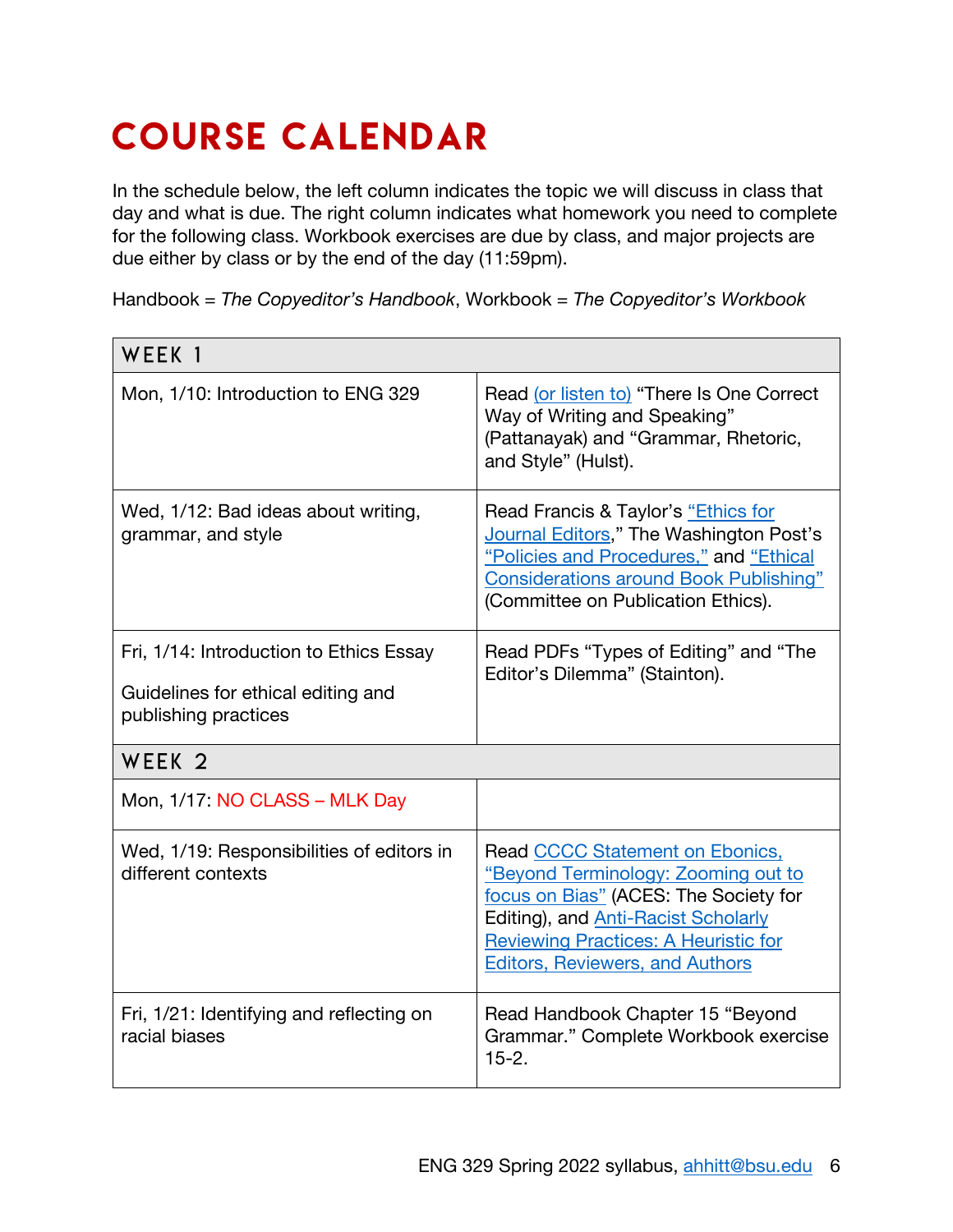| WEEK <sub>3</sub>                                                                                                  |                                                                                                                                               |  |  |
|--------------------------------------------------------------------------------------------------------------------|-----------------------------------------------------------------------------------------------------------------------------------------------|--|--|
| Mon, 1/24: Structural, conceptual, and<br>stylistic editing concerns<br>In-class collaborative editing exercise #1 | Read the NCTE Statement on Gender<br>and Language and The Radical<br><b>Copyeditor's Style Guide for Writing</b><br>about Transgender People. |  |  |
| due today: exercise 15-2                                                                                           |                                                                                                                                               |  |  |
| Wed, 1/26: Writing about gender;<br>liberatory language                                                            | Read PDF "Reassigning Meaning"<br>(Linton) and "Ableism in Writing and<br><b>Everyday Language" (ACES: The Society</b><br>for Editing).       |  |  |
| Fri, 1/28: Disability, ableism, and identity-<br>first language                                                    | Read PDF "Strong Writing and Writers"<br>Don't Need Revision" (Giovanelli).                                                                   |  |  |
| Brainstorming ideas for Project 1                                                                                  | Develop a rough draft to peer review in<br>class on Monday. Post to Canvas and<br>bring two print copies to class.                            |  |  |
| WEEK <sub>4</sub>                                                                                                  |                                                                                                                                               |  |  |
| Mon, 1/31: Workshopping drafts<br>due today: rough draft                                                           | Revise your draft based on the feedback<br>you received. Bring a clean copy<br>(physical or digital) to edit in class on<br>Wednesday.        |  |  |
| Wed, 2/2: Editing drafts<br>due today: revised rough draft                                                         | Finalize and submit Project 1 to Canvas<br>by the start of class (11am) on Friday.                                                            |  |  |
| Fri, 2/4: Editing in the wild<br>due today: Project 1 Ethics Essay                                                 | Read Handbook Chapter 1 "What<br>Copyeditors Do." Complete Workbook<br>exercises 1-1 and 1-2.                                                 |  |  |
| WEEK 5                                                                                                             |                                                                                                                                               |  |  |
| Mon, 2/7: The ABCs of copyediting<br>due today: exercises 1-1 and 1-2                                              | Read Handbook Chapter 2 "Basic<br>Procedures" excerpt (pp. 39-48).<br>Complete Workbook exercise 2-1.                                         |  |  |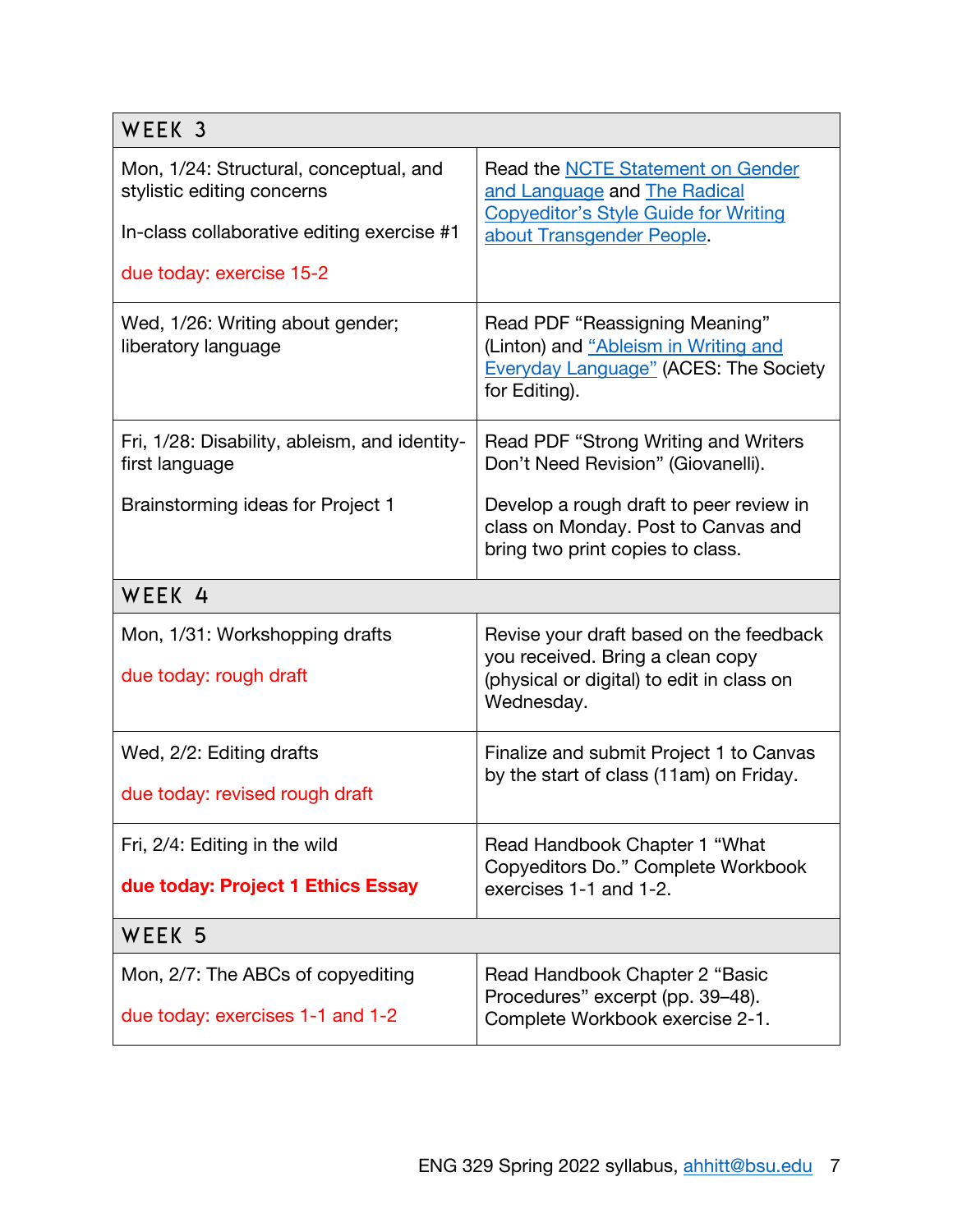| Wed, 2/9: Hand-marking skills<br>due today: exercise 2-1 | Read the rest of Handbook Chapter 2<br>(pp. 49-68). Complete Workbook<br>exercises 2-2 and 2-3. |  |  |
|----------------------------------------------------------|-------------------------------------------------------------------------------------------------|--|--|
| Fri, 2/11: Electronic editing                            | Read Handbook Chapter 3 "Reference                                                              |  |  |
| In-class collaborative editing exercise #2               | Books and Resources." Complete                                                                  |  |  |
| due today: exercises 2-2 and 2-3                         | Workbook exercises 3-1, 3-2, and 3-3.                                                           |  |  |
| WEEK 6                                                   |                                                                                                 |  |  |
| Mon, 2/14: Editing resources                             | Complete Workbook exercises 3-6 and                                                             |  |  |
| due today: exercises 3-1, 3-2, and 3-3                   | $3 - 7$ .                                                                                       |  |  |
| Wed, 2/16: Copyedit challenge                            | Review hand-marking resources in the                                                            |  |  |
| due today: exercises 3-6 and 3-7                         | textbooks and on Canvas.                                                                        |  |  |
| due by the end of class: copyedit                        | Post the copyedit challenge if you didn't                                                       |  |  |
| challenge                                                | already do so in class.                                                                         |  |  |
| Fri, 2/18: In-class quiz                                 | Read Handbook Chapter 4 "Punctuation"                                                           |  |  |
| due by the end of class: Hand Marking                    | excerpt (pp. 89-114). Complete                                                                  |  |  |
| Quiz                                                     | Workbook exercise 4-1.                                                                          |  |  |
| WEEK 7                                                   |                                                                                                 |  |  |
| Mon, 2/21: Basic functions of                            | Finish reading Handbook Ch. 4 (pp. 115-                                                         |  |  |
| punctuation                                              | 39). Complete Workbook exercises 4-2                                                            |  |  |
| due today: exercises 4-1                                 | and 4-3.                                                                                        |  |  |
| Wed, 2/23: Commas & punctuation                          | Read Handbook Ch. 5 "Spelling and                                                               |  |  |
| pitfalls                                                 | Hyphenation" and Ch. 6 "Capitalization                                                          |  |  |
| In-class collaborative editing #3                        | and the Treatment of Names." Complete                                                           |  |  |
| due today: exercises 4-2 and 4-3                         | Workbook exercises 5-1 and 6-1.                                                                 |  |  |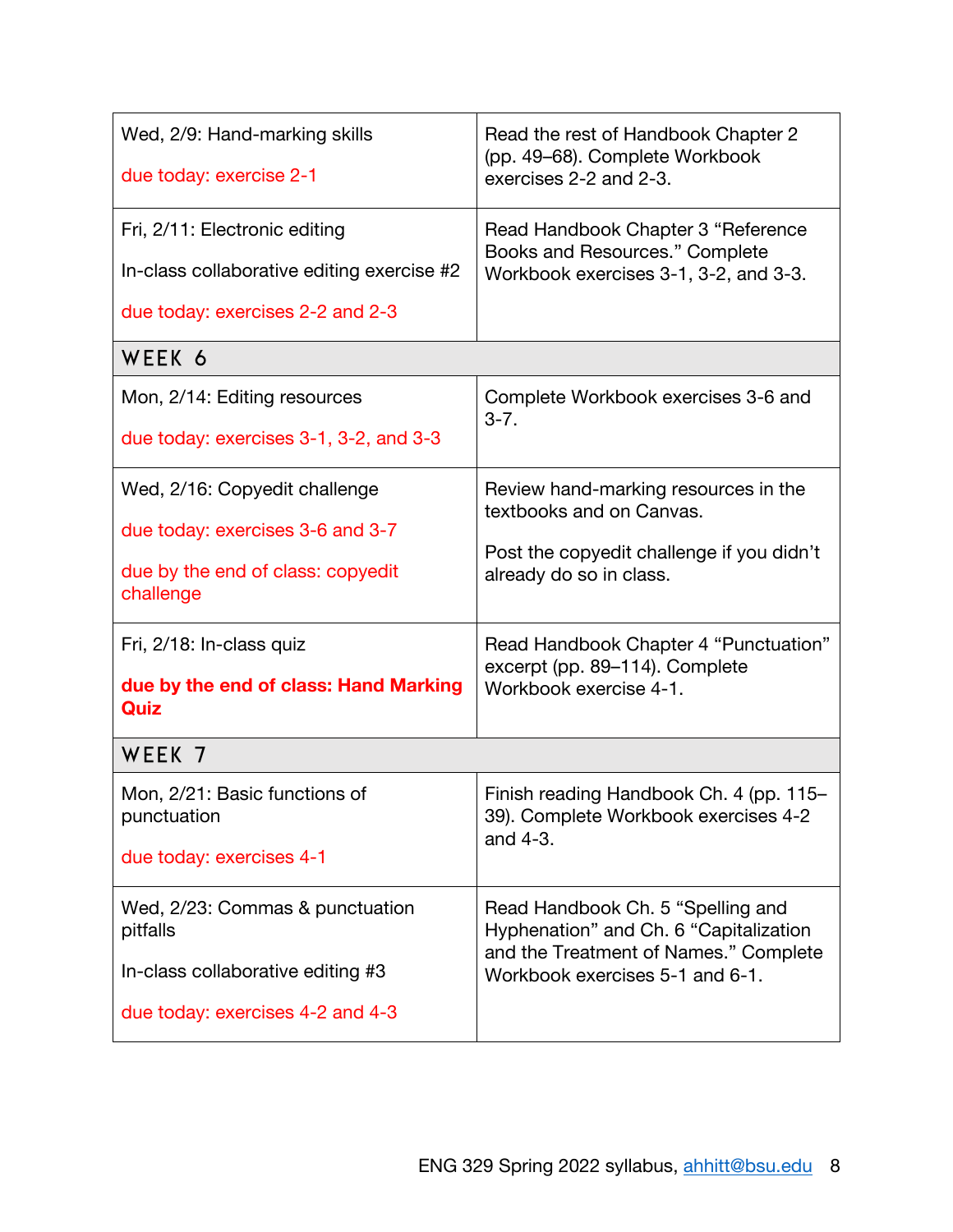| Fri, 2/25: Spelling, hyphenation, &<br>capitalization<br>due today: exercises 5-1 and 6-1                                                    | Read Handbook Chapter 7 "Numbers"<br>and Numerals." Complete Workbook<br>exercises 7-1 and 7-2. |  |  |  |
|----------------------------------------------------------------------------------------------------------------------------------------------|-------------------------------------------------------------------------------------------------|--|--|--|
| WEEK 8                                                                                                                                       |                                                                                                 |  |  |  |
| Mon, 2/28: ###s<br>In-class collaborative editing exercise #4<br>due today: exercises 7-1 and 7-2                                            | Read Handbook Chapter 8 "Quotations."<br>Complete Workbook exercises 8-1 and<br>$8 - 2.$        |  |  |  |
| Wed, 3/2: Quotations<br>due today: exercises 8-1 and 8-2                                                                                     | Read Handbook Chapter 11<br>"References." Complete Workbook<br>exercises 11-1 and 11-2.         |  |  |  |
| Fri, 3/4: References and citation<br>managers<br>due today: exercises 11-1 and 11-2                                                          | Read Handbook Chapter 14 "Grammar<br>and Usage." Complete Workbook<br>exercise 14-1.            |  |  |  |
| WEEK <sub>9</sub>                                                                                                                            |                                                                                                 |  |  |  |
| Mon, 3/7-Fri, 3/11: NO CLASS - Spring Break                                                                                                  |                                                                                                 |  |  |  |
| WEEK 10                                                                                                                                      |                                                                                                 |  |  |  |
| Mon, 3/14: Grammar time<br>due today: exercise 14-1                                                                                          | Review Handbook Chapter 14 (pp. 333–<br>60).                                                    |  |  |  |
| Wed, 3/16: The issue with verbs (subject-<br>verb agreement, split infinitives, etc.)                                                        | Review Handbook Chapter 14 (pp. 360-<br>97). Complete Workbook exercise 14-2.                   |  |  |  |
| Fri, 3/18: Nouns & pronouns (dangling<br>modifiers, singular they, etc.), adjectives,<br>adverbs, & prepositions<br>due today: exercise 14-2 | Review grammar and usage resources on<br>Canvas.                                                |  |  |  |
| WEEK 11                                                                                                                                      |                                                                                                 |  |  |  |
| Mon, 3/21: In-class quiz                                                                                                                     |                                                                                                 |  |  |  |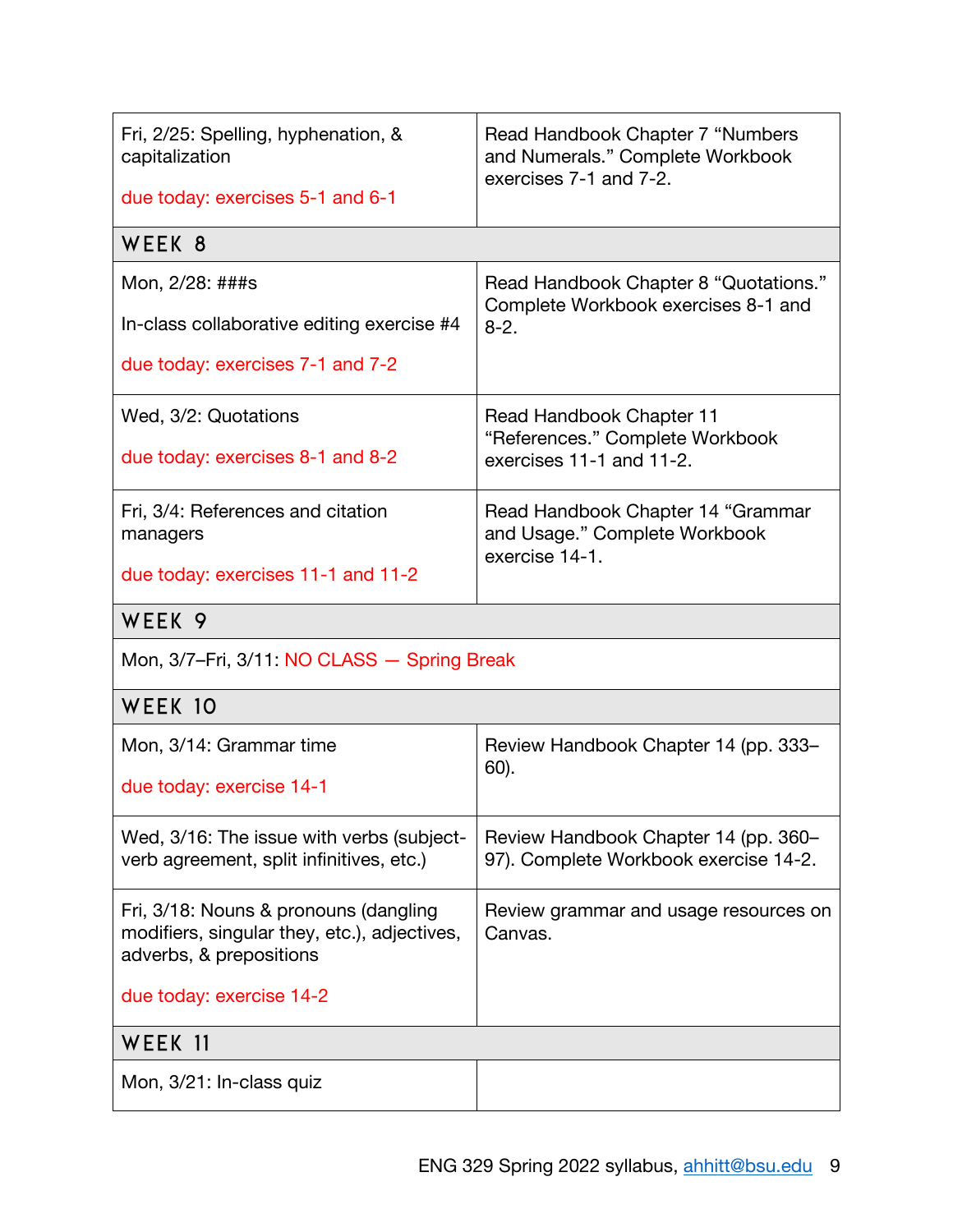| due by the end of class: Grammar Quiz                                 |                                                                                                                                                                                                                                           |  |  |
|-----------------------------------------------------------------------|-------------------------------------------------------------------------------------------------------------------------------------------------------------------------------------------------------------------------------------------|--|--|
| Wed, 3/23: Review of grammar & usage,<br>hand-marking symbols         |                                                                                                                                                                                                                                           |  |  |
| Fri, 3/25: Distribution of document to<br>copyedit                    | Complete copyedit project: Make edits<br>by hand on the physical copy provided in<br>class and digital edits to the document<br>on Canvas. Submit your edits and<br>reflection to Canvas by class Monday.                                 |  |  |
| WEEK 12                                                               |                                                                                                                                                                                                                                           |  |  |
| Mon, 3/28: Self-care check-in                                         | Read Handbook Chapter 10 "Tables,<br>Graphs, and Art." Complete Workbook<br>exercises 10-1 and 10-2.                                                                                                                                      |  |  |
| due today: Copyedit Project                                           |                                                                                                                                                                                                                                           |  |  |
| Wed, 3/30: Editing visual elements                                    |                                                                                                                                                                                                                                           |  |  |
| In-class collaborative editing exercise #5                            |                                                                                                                                                                                                                                           |  |  |
| due today: exercises 10-1 and 10-2                                    |                                                                                                                                                                                                                                           |  |  |
| Fri, 4/1: Editing for visual accessibility                            | Read PDF "Comprehensive Editing"<br>(Technical Editing). Bring to class an<br>essay that could be improved if you had<br>time/an opportunity to revise it.                                                                                |  |  |
| WEEK 13                                                               |                                                                                                                                                                                                                                           |  |  |
| Mon, 4/4: Introduction to Project 3,<br>content/comprehensive editing | Read PDF: "Organization: The<br>Architecture of Information" (Technical<br>Editing)                                                                                                                                                       |  |  |
| due today: an example of an essay that<br>you wish you could revise   |                                                                                                                                                                                                                                           |  |  |
| Wed, 4/6: Organizational strategies                                   | Read "The Evolution of Imitation:<br><b>Building Your Style."</b> Bring to class an<br>example of a book/magazine/poem/<br>article that you admire in terms of the<br>writing. Then, select three examples of<br>your writing, any genre. |  |  |